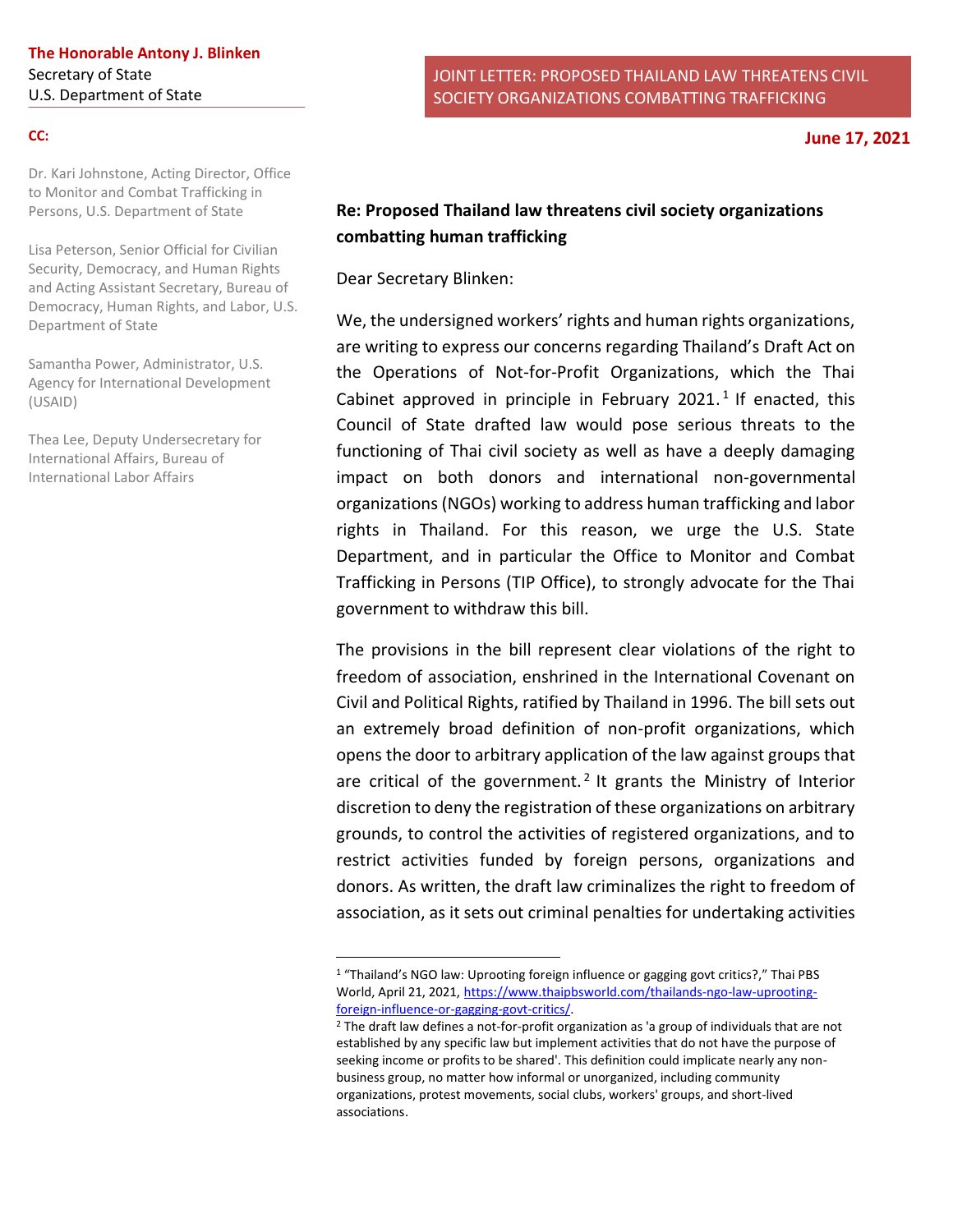#### **Signatories:**

- 1. ALTSEAN-BURMA
- 2. The American Federation of Labor and Congress of Industrial Organizations (AFL-CIO)
- 3. Article 19
- 4. Asia Democracy Network (ADN)
- 5. Asylum Access Thailand
- 6. Be Slavery Free
- 7. Business & Human Rights Resource Centre (BHRRC)
- 8. Center for Alliance of Labor and Human Rights (CENTRAL)
- 9. Cross Cultural Foundation (CRCF)
- 10. Environmental Justice Foundation
- 11. Ethical Trading Initiative
- 12. FinnWatch
- 13. FishWise
- 14. Fortify Rights
- 15. Foundation for Education and Development (FED)
- 16. Foundation for Rural Youth (FRY)
- 17. Freedom Fund
- 18. Freedom United
- 19. Global Labor Justice International Labor Rights Forum (GLJ-ILRF)
- 20. Greenpeace Southeast Asia
- 21. Human Rights and Development Foundation (HRDF)
- 22. Human Rights Watch
- 23. Human Trafficking Legal Center
- 24. Humanity United Action
- 25. Institute for Human Rights and Business (IHRB)
- 26. International Commission of Jurists (ICJ)
- 27. International Trade Union Confederation (ITUC)
- 28. International Transport Workers' Confederation (ITF)
- 29. Issara Institute
- 30. Lawyers' Rights Watch Canada
- 31. Manushya Foundation
- 32. MAP Foundation
- 33. Migrant Working Group
- 34. Migrant Worker Rights Network (MWRN)
- 35. People's Empowerment Foundation (PEF)
- 36. Serve the People Association, Taoyuan (SPA)
- 37. State Enterprise Workers' Relations Confederation (SERC)
- 38. The Thai CSO Coalition for Ethical and Sustainable Seafood
- 39. Thai Labour Solidarity Committee (TLSC)
- 40. Thai Volunteer Service (TVS)
- 41. Verité

JOINT LETTER: PROPOSED THAILAND LAW THREATENS CIVIL SOCIETY ORGANIZATIONS COMBATTING TRAFFICKING

without prior legal registration – specifically, five years' imprisonment and large fines. $3$ 

In a March 26, 2021 letter to the Thai government, three United Nations Special Rapporteurs highlighted their concerns about the draft law and provisions that "suggest that the authorities insufficiently acknowledge the expertise and support provided by [civil society] organizations, and even consider them as a potential threat to the society." The letter warned that the draft law "does not comply with States' obligation to 'create and maintain a safe and enabling environment in which civil society and human rights defenders can operate free from hindrance and insecurity.'<sup>''4</sup> Indeed, a strong, functioning and free civil society is an essential part of a democratic society and is crucial for the TIP Office to receive accurate, timely and evidenced information about the trafficking situation in any given geography.

# **Importance of civil society for countering human trafficking and supporting survivors**

Expanding arbitrary government controls over civil society organizations will seriously hamper their operations, prompt selfcensorship, and curtail whistle-blowing on corrupt officials who could retaliate against groups accusing them of either direct involvement or ignoring human trafficking. By effectively placing Thai civil society under the control of government officials, the draft law would have a devastating impact on the country's already deficient efforts at combatting human trafficking.

<sup>3</sup> Several NGO submissions to Thailand's Council of State provide detailed analysis of the bill, including those prepared b[y Article 19,](https://www.article19.org/wp-content/uploads/2021/04/ARTICLE-19-submission-NGO-Law.pdf) the [International Commission of Jurists \(ICJ\)](https://www.icj.org/thailand-repressive-draft-law-on-the-operation-of-not-for-profit-organizations-must-be-revised-or-scrapped/) and [Human Rights Watch.](https://www.hrw.org/news/2021/03/30/letter-thailand-office-council-state-re-proposed-law-not-profit-organizations)

<sup>&</sup>lt;sup>4</sup> "Mandates of the Special Rapporteur on the rights to freedom of peaceful assembly and of association; the Special Rapporteur on the promotion and protection of the right to freedom of opinion and expression; and the Special Rapporteur on the situation of human rights defenders," OL THA/ 2/2021, March 26, 2021**.**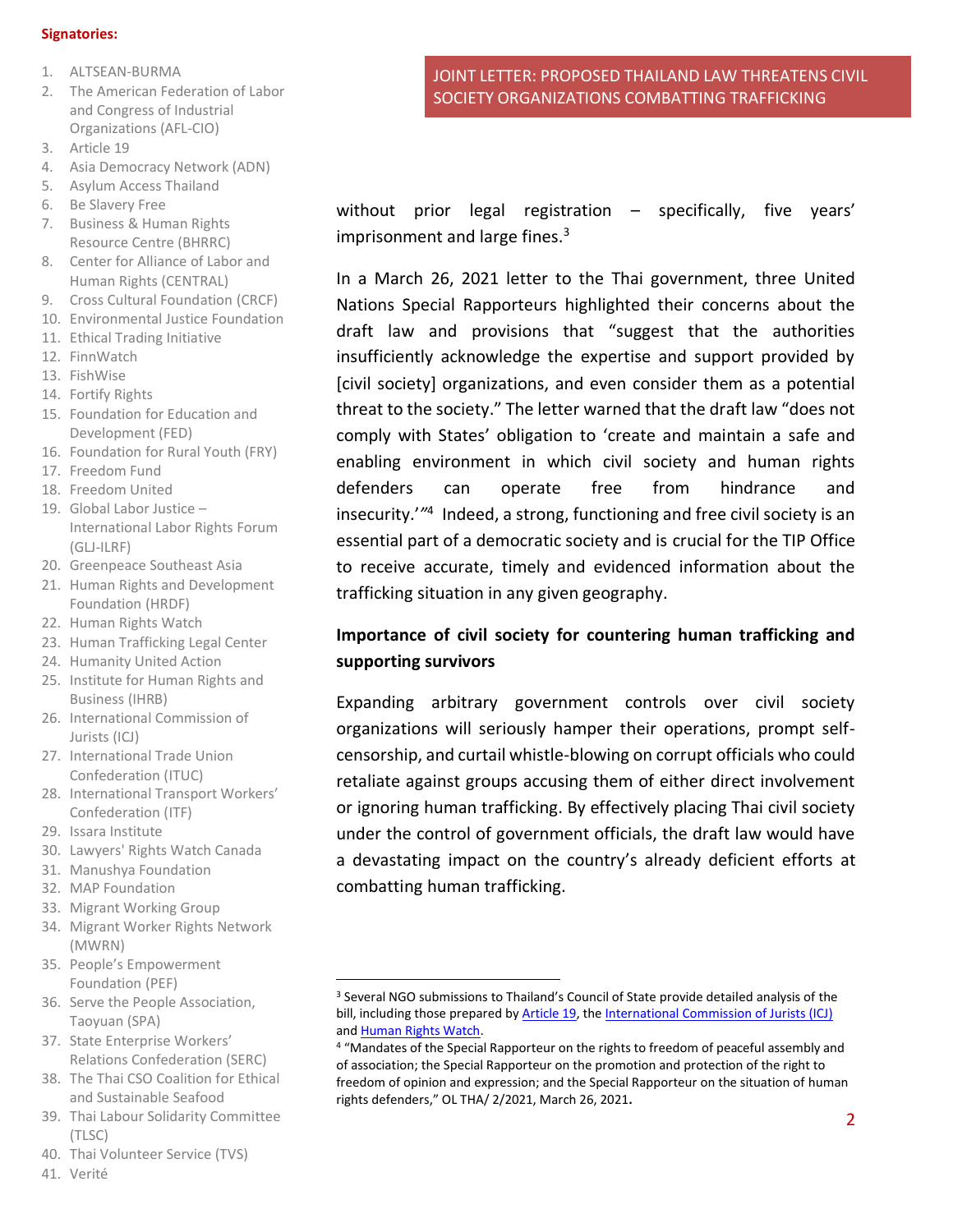As noted by three UN Special Rapporteurs in the March 26, 2021 letter, civil society plays an important role in curtailing human trafficking and in undertaking activities that support trafficking prevention and support for survivors. This role includes supporting people belonging to minorities and marginalized groups, supporting crime prevention, promoting corporate social responsibility and accountability, conducting research, exposing abuses, and empowering vulnerable groups, including women, youth, migrant workers, stateless persons, and others.<sup>5</sup>

Civil society organizations in Thailand support the government's inter-agency teams in locating and identifying trafficking victims nationwide, $6$  establish and run primary and secondary shelters, and ensure vulnerable groups are aware of prevention and protection activities.<sup>7</sup> Civil society organizations have also played a crucial role in identifying legal and policy gaps contributing to human trafficking and forced labor, making concrete recommendations for reforms, and drawing international attention to these issues. Many of the populations most vulnerable to human trafficking are beyond the government's reach, such as undocumented migrant workers who fear law enforcement officials, making NGOs and community-based organizations critical to reach those populations. Furthermore, many migrant worker organizations in Thailand are unregistered, and would face serious, and likely insurmountable, challenges in registering and complying with the onerous reporting program and financial reporting requirements set out in the draft law.<sup>8</sup>

Civil society groups were critical proponents of efforts to end the egregious exploitation of Burmese, Khmer and Lao migrant workers on Thai fishing boats, seafood factories, and other parts of the Thai economy where they face exploitation and abuse.<sup>9</sup> Human trafficking and egregious rights abuses, including murders at sea, on Thai fishing vessels were primary factors leading to Thailand being downgraded to Tier 3 in the 2014 Trafficking in Persons Report, and debt bondage and forced labor remain critical areas of concern in the fishing fleets.<sup>10</sup> These

<sup>5</sup> "Mandates of the Special Rapporteur on the rights to freedom of peaceful assembly and of association; the Special Rapporteur on the promotion and protection of the right to freedom of opinion and expression; and the Special Rapporteur on the situation of human rights defenders," OL THA/ 2/2021, March 26, 2021**.** 

<sup>6</sup> Paul Buckley and Ubonwan Boonrattanasamai, "Trafficking in Persons in Thailand," *Thailand Migration Report 2019*, Edited by Benjamin Harkins, United Nations Thematic Working Group on Migration in Thailand, 2019, [https://thailand.iom.int/thailand](https://thailand.iom.int/thailand-migration-report-2019-0)[migration-report-2019-0,](https://thailand.iom.int/thailand-migration-report-2019-0) p. 159.

<sup>7</sup> Courtland Robinson, Charlie Thame and Casey Branchini, "Anti-Human Trafficking in Thailand: a Stakeholder Analysis of Thai Government Efforts, the US TIP Report and Rankings, and Recommendations for Action," Johns Hopkins,

[https://www.academia.edu/27488198/Anti\\_Human\\_Trafficking\\_in\\_Thailand\\_a\\_Stakeholder\\_Analysis\\_of\\_Thai\\_Government\\_Ef](https://www.academia.edu/27488198/Anti_Human_Trafficking_in_Thailand_a_Stakeholder_Analysis_of_Thai_Government_Efforts_the_US_TIP_Report_and_Rankings_and_Recommendations_for_Action) [forts\\_the\\_US\\_TIP\\_Report\\_and\\_Rankings\\_and\\_Recommendations\\_for\\_Action,](https://www.academia.edu/27488198/Anti_Human_Trafficking_in_Thailand_a_Stakeholder_Analysis_of_Thai_Government_Efforts_the_US_TIP_Report_and_Rankings_and_Recommendations_for_Action) p. ix.

<sup>8</sup> Under Thai law, the board members of an NGO/foundation must be Thai nationals and there are financial and administrative requirements, all of which make it nearly impossible for migrant workers to register an organization independently.

<sup>9</sup> Civil society organizations were some of the first to receive complaints of fishermen trafficked in Indonesian waters and they assisted with the rescue operations and provided long-term shelter for victims.

<sup>&</sup>lt;sup>10</sup> "Endline research findings on fishers and seafood workers in Thailand," Ship to Shore Rights, ILO, March 10, 2020, [https://www.ilo.org/asia/media-centre/news/WCMS\\_737990/lang--en/index.htm](https://www.ilo.org/asia/media-centre/news/WCMS_737990/lang--en/index.htm)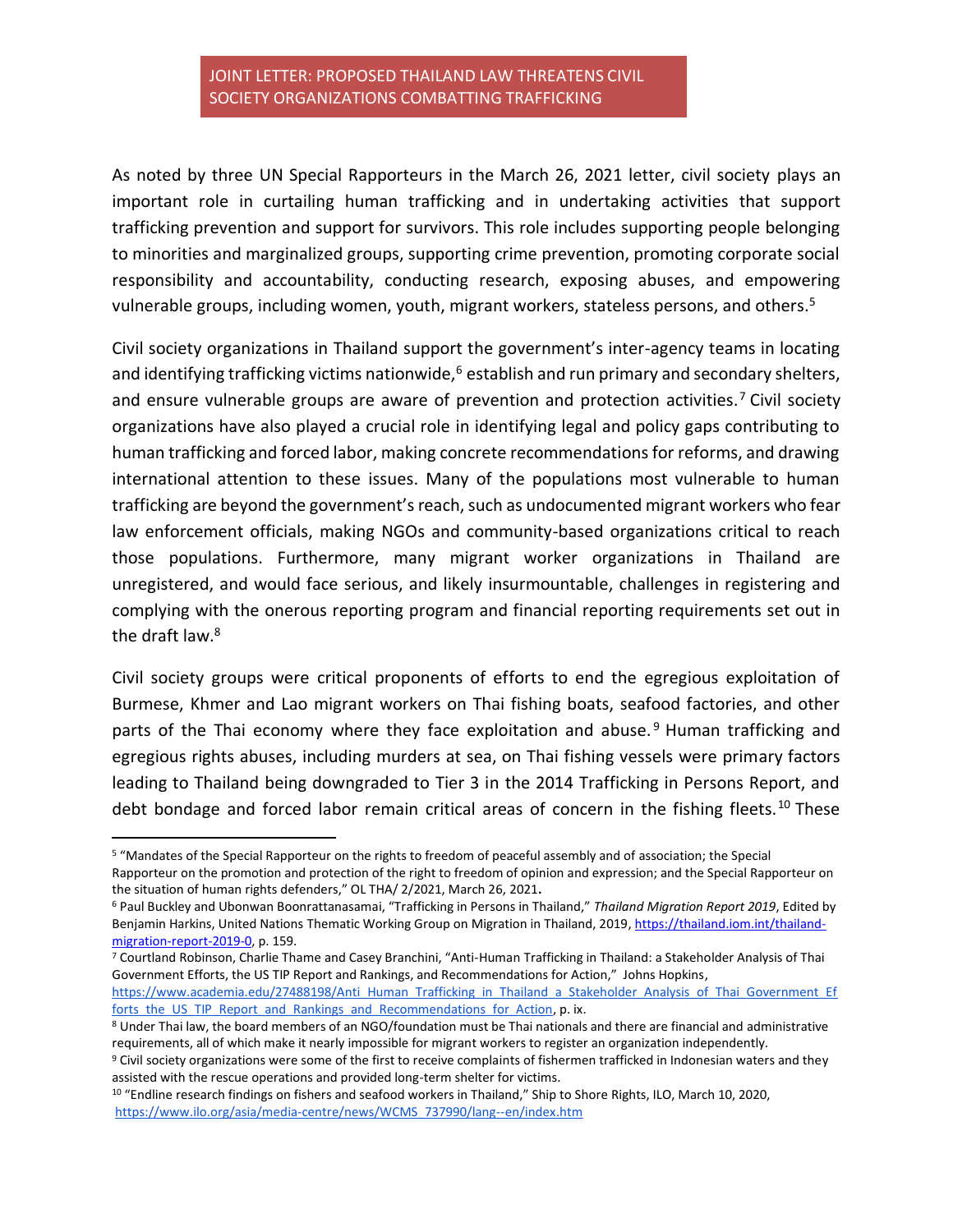migrant workers typically approach NGOs and migrant worker associations for assistance because they do not trust Thai government officials to protect them, are not fluent in Thai, and believe NGOs' support is critical for any hope for justice through the system.<sup>11</sup> Many Thai NGOs currently play an important role in bridging gaps in access to justice for migrants by reporting labor abuses and crimes into official government mechanisms<sup>12</sup> and providing legal assistance, translation and representation to migrant workers, particularly women, in desperate situations facing human rights and labor rights abuses. $^{13}$ 

NGOs also play a critical role in softening the impact of discriminatory government laws and regulations against migrant workers and their families, some of which place migrants in vulnerable situations where they are susceptible to human trafficking.<sup>14</sup> Migrants already face severe limits in their rights to organize to protect themselves because of oppressive restrictions on their rights to freedom of association and collective bargaining.<sup>15</sup> Civil society groups have stepped up to facilitate the establishment of many registered and unregistered migrant worker organizations, worker centers, legal aid organizations and other service providers which represent these workers in the workplace and in wider social, political and cultural spaces. These organizations have worked to improve working conditions and take action against employers who use deceptive, coercive and exploitative conditions, with notable examples in the seafood, fishing and garment sectors.

#### **Key concerns regarding the impact of the law**

The provisions in the Draft Act on the Operations of Not-for-Profit Organizations threaten to stifle civil society efforts to combat trafficking in several ways. These include:

Migrant Workers in South-East Asia, ILO, 2017, [https://www.ilo.org/wcmsp5/groups/public/---asia/---ro](https://www.ilo.org/wcmsp5/groups/public/---asia/---ro-bangkok/documents/publication/wcms_565877.pdf)[bangkok/documents/publication/wcms\\_565877.pdf](https://www.ilo.org/wcmsp5/groups/public/---asia/---ro-bangkok/documents/publication/wcms_565877.pdf); see also "Ensuring migrant workers access to justice: An assessment of Thailand's Migrant Workers Assistance Centers," ILO, 2020, [https://www.ilo.org/wcmsp5/groups/public/---asia/---ro](https://www.ilo.org/wcmsp5/groups/public/---asia/---ro-bangkok/documents/publication/wcms_762346.pdf)[bangkok/documents/publication/wcms\\_762346.pdf](https://www.ilo.org/wcmsp5/groups/public/---asia/---ro-bangkok/documents/publication/wcms_762346.pdf)

<sup>12</sup> "Ensuring migrant workers access to justice: An assessment of Thailand's Migrant Workers Assistance Centers," ILO, 2020, [https://www.ilo.org/wcmsp5/groups/public/---asia/---ro-bangkok/documents/publication/wcms\\_762346.pdf.](https://www.ilo.org/wcmsp5/groups/public/---asia/---ro-bangkok/documents/publication/wcms_762346.pdf)

<sup>13</sup> Benjamin Harkins and Meri Åhlberg, "Access to Justice for Migrant Workers in South-East Asia," ILO, 2017, [https://www.ilo.org/wcmsp5/groups/public/---asia/---ro-bangkok/documents/publication/wcms\\_565877.pdf,](https://www.ilo.org/wcmsp5/groups/public/---asia/---ro-bangkok/documents/publication/wcms_565877.pdf) p. 23. <sup>14</sup> "Migrants, CSOs and the battle for labour rights in Thailand," Asian Correspondent, January 11, 2016,

<http://apmigration.ilo.org/news/migrants-csos-and-the-battle-for-labour-rights-in-thailand>

<sup>11</sup> "Access Unknown: Access to Justice from the Perspectives of Cambodian Migrant Workers in Thailand, Global Alliance Against Traffic in Women," 2017, [https://www.gaatw.org/resources/publications/918-access-unknown-access-to-justice-from](https://www.gaatw.org/resources/publications/918-access-unknown-access-to-justice-from-the-perspectives-of-cambodian-migrant-workers-in-thailand)[the-perspectives-of-cambodian-migrant-workers-in-thailand](https://www.gaatw.org/resources/publications/918-access-unknown-access-to-justice-from-the-perspectives-of-cambodian-migrant-workers-in-thailand); see also Benjamin Harkins and Meri Åhlberg, "Access to Justice for

<sup>&</sup>lt;sup>15</sup> Thai law affords the right to establish or lead a labor union to Thai nationals by birth only. This discrimination in the law prevents migrant-dominated labor sectors and workplaces from organizing and having official representation; see "Time for a Sea Change: Why union rights for migrant workers are needed to prevent forced labor in the Thai seafood industry, International Labor Rights Forum, March 2020[, https://laborrights.org/publications/time-sea-change-why-union-rights-migrant](https://laborrights.org/publications/time-sea-change-why-union-rights-migrant-workers-are-needed-prevent-forced-labor-thai)[workers-are-needed-prevent-forced-labor-thai](https://laborrights.org/publications/time-sea-change-why-union-rights-migrant-workers-are-needed-prevent-forced-labor-thai)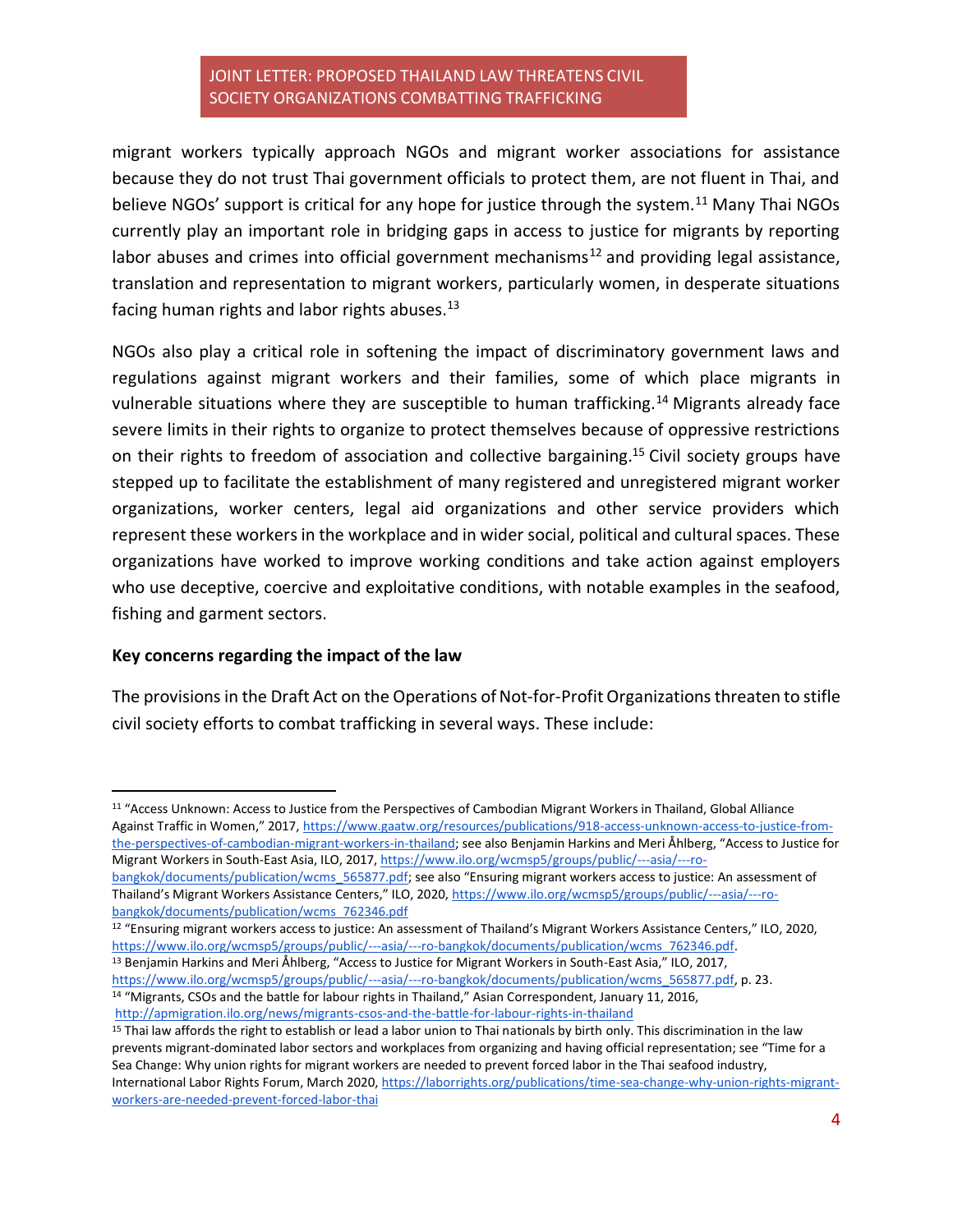- 1. **Broad discretion to arbitrarily deny registration:** Civil society organizations that approach human trafficking differently from the Thai government, or express critical views of the government's handling of human trafficking policies, issues and cases, could be denied registration in an arbitrary fashion without the right to administrative appeal and could be forced to work illegally under the new law or to close down operations. Any challenge of registration revocation made to an Administrative Court would require the NGO to remain shut down during the entire appeal process, which could take years.
- 2. **Criminal penalties:** Civil society groups that continue their anti-trafficking activities in an unregistered status would face criminal charges that include up to five years' imprisonment and a fine of 100,000 Baht (US \$3,225). Migrant worker groups, particularly those that are unregistered, would be very reluctant to take such risks to operate for fear of prosecution, imprisonment, and finally, deportation. Migrant workers frequently have debts, based in part on the financial sacrifices they make to come to Thailand, and may be reluctant to jeopardize their ability to work and pay them off through activism that could get them arrested and prosecuted. This is particularly relevant to migrants from Myanmar, given the political situation there.
- 3. **Foreign funding restrictions:** According to the draft law, non-profit organizations would be required to seek prior approval from the Minister of Interior for activity supported by foreign funding. This provision is a deliberate attempt to monitor, control and restrict NGO activities that receive foreign funding and, in practice, would make it almost impossible for foreign support to continue for civil society activities that the Thai government dislikes. Many Thai NGOs could face being driven out of operation entirely, especially those like antitrafficking groups that reveal corruption and malfeasance that the government would prefer remains hidden. There are three other reasons why such a restriction is problematic for anti-trafficking work. First, as local anti-trafficking organizations typically rely on foreign funding, the financial restrictions could negatively impact their outreach and prevention work or ability to respond to trafficking cases in real time. This is similarly problematic if the government is unable to process and register these organizations in a timely manner. Second, this approach suggests a reluctance for any additional or ongoing international monitoring on labor practices and trafficking issues in industries with international supply chains – sectors where trafficking violations are often found and where most anti-trafficking work takes place. Foreign NGOs, including the signatories of this letter, are concerned that they would be prevented by the Thai government from being allowed to aid Thai NGOs monitoring supply chains and providing information to consumers in buyer countries. Third, the restrictions on foreign funding for anti-trafficking projects on Thailand would also impact regional programs based out of the country, which currently serves as a hub for crucial regionally based, anti-trafficking and related human rights programming work.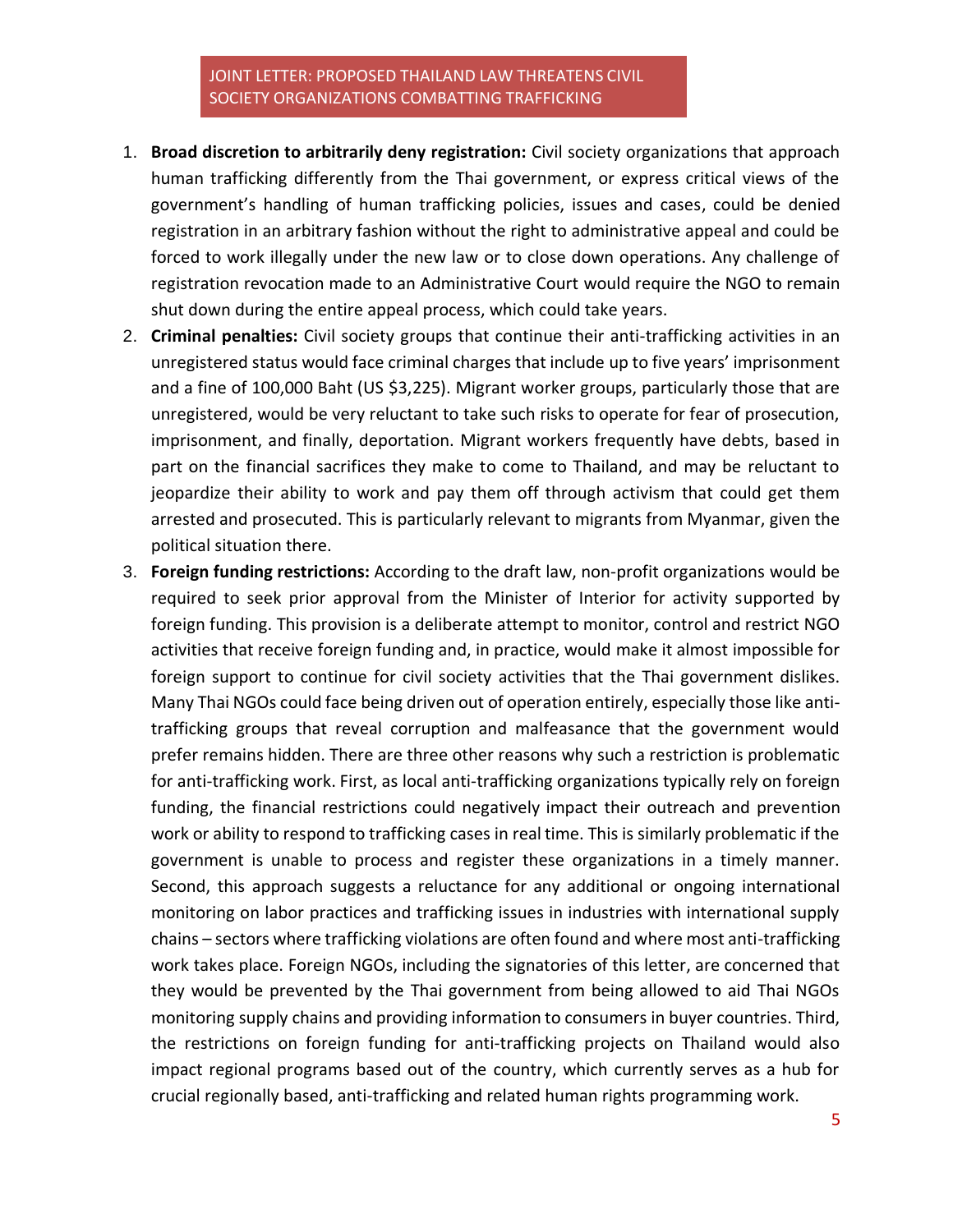- 4. **Intrusive supervisory powers:** The bill permits the authorities to enter the offices of notfor-profit organizations for inspection and to obtain electronic communications, which could be used for intimidation. This also threatens to violate the privacy protections of trafficking victims or their families, as they may appear in confidential files kept by the organizations that support them. The members of organizations may also face risks, especially if they are working on human trafficking cases involving complicit government officials, for example.
- **5. Limits free speech:** Fear of losing registration would have a detrimental impact on free speech of NGOs in Thailand. It would greatly limit NGOs' investigative research and advocacy activities and their willingness to publicize abuses or government failures to international actors like the U.S. government and the media. Additionally, the government's ability to inspect electronic communications could have a chilling effect on free speech of NGOs.

#### **Further regression in combating trafficking in persons**

In April 2021, the Seafood Working Group (SWG) – a global research and labor rights advocacy coalition led by Global Labor Justice-International Labor Rights Forum – recommended that Thailand be downgraded in the 2021 TIP Report.<sup>16</sup> The government has not met the minimum standards as set forth in the 2000 U.S. Trafficking Victims Protection Act (TVPA) and there has been an increase in rights abuses related to the Thai government's COVID-19 policies.

Based on consultations with several frontline civil society groups, the SWG found that the Thai government had failed to make sufficient progress in key areas, including countering official corruption and complicity in human trafficking; protection of rights to freedom of association and collective bargaining that would support forced labor prevention; and ending employer retaliation and judicial harassment of workers, trade unionists and labor rights defenders, which silences those who organize, bargain and report labor rights abuses. $17$ 

The proposed law is a further indication of the lack of political will by the Thai government for combatting human trafficking. It most starkly underscores the government's continued refusal to acknowledge the importance of a free and open civil society environment as a core aspect of the agenda to prevent human trafficking, and as part of an open and democratic society.

<sup>16</sup> "Comments Concerning the Ranking of Thailand by the United States Department of State in the 2021 Trafficking in Persons Report Comments," Global Labor Justice-International Labor Rights Forum on behalf of the Seafood Working Group, April 1, 2021,

<https://laborrights.org/publications/comments-concerning-ranking-thailand-united-states-department-state-2021-trafficking> <sup>17</sup> Ibid.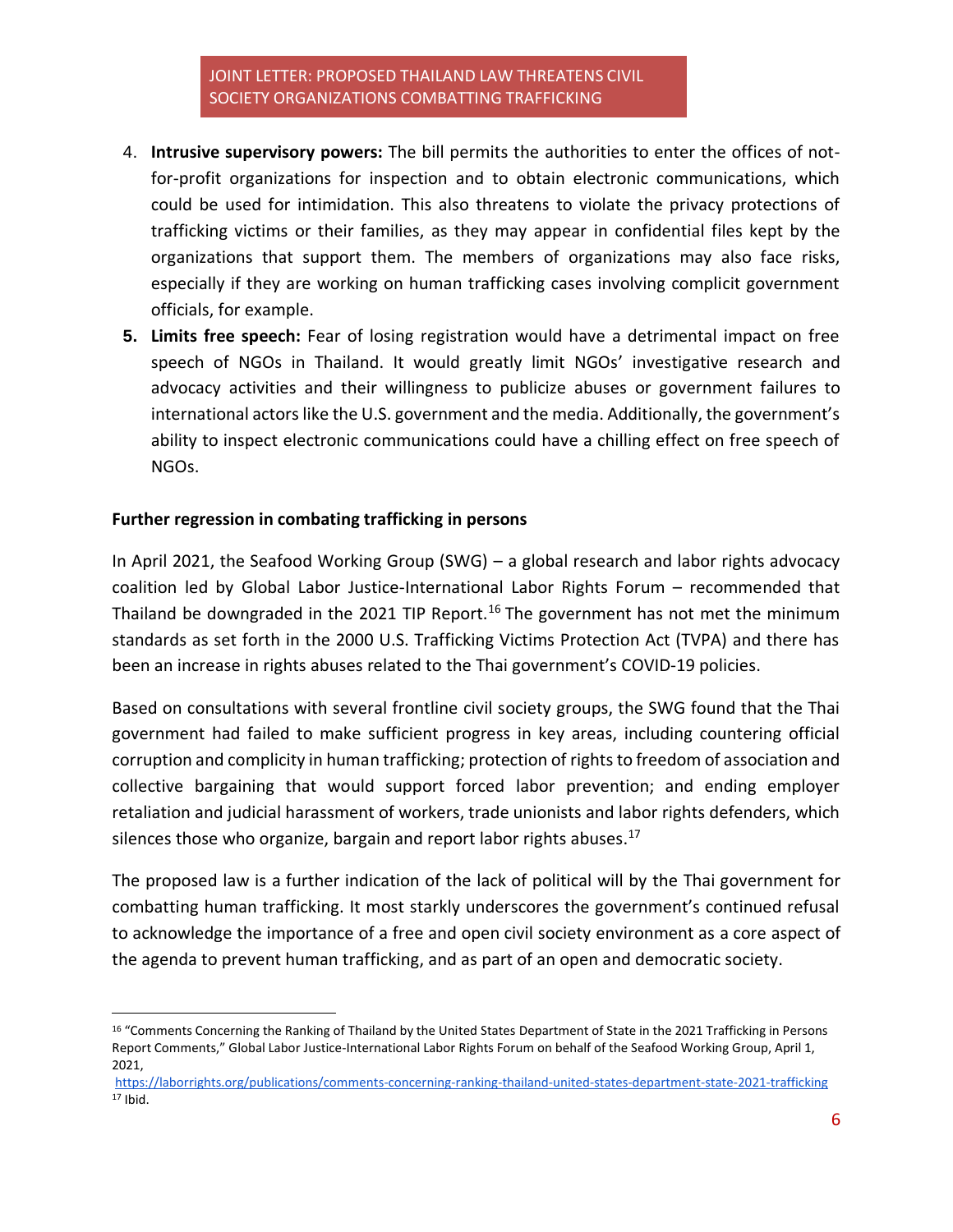#### **Recommendations**

We respectfully urge the U.S. Department of State and its Office to Combat Trafficking in Persons to call on the Thai government to withdraw the Draft Act on the Operations of Not-for-Profit Organizations (2021) and to ensure any future laws and regulations pertaining to NGOs strictly adhere to international human rights law and standards. We also ask that the TIP Office consider the information in this letter in its ranking of Thailand in the 2021 TIP Report.

Sincerely,

The undersigned organizations

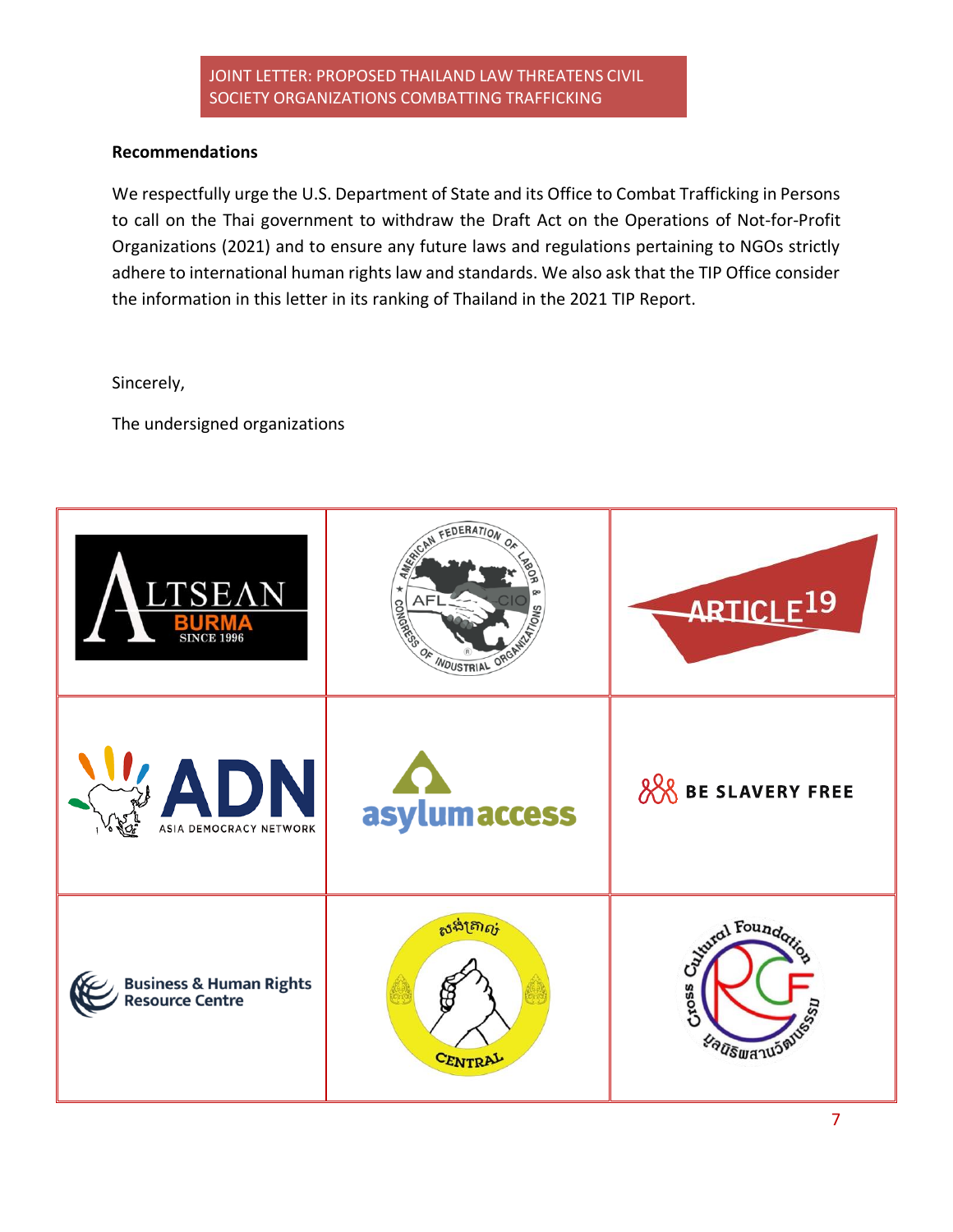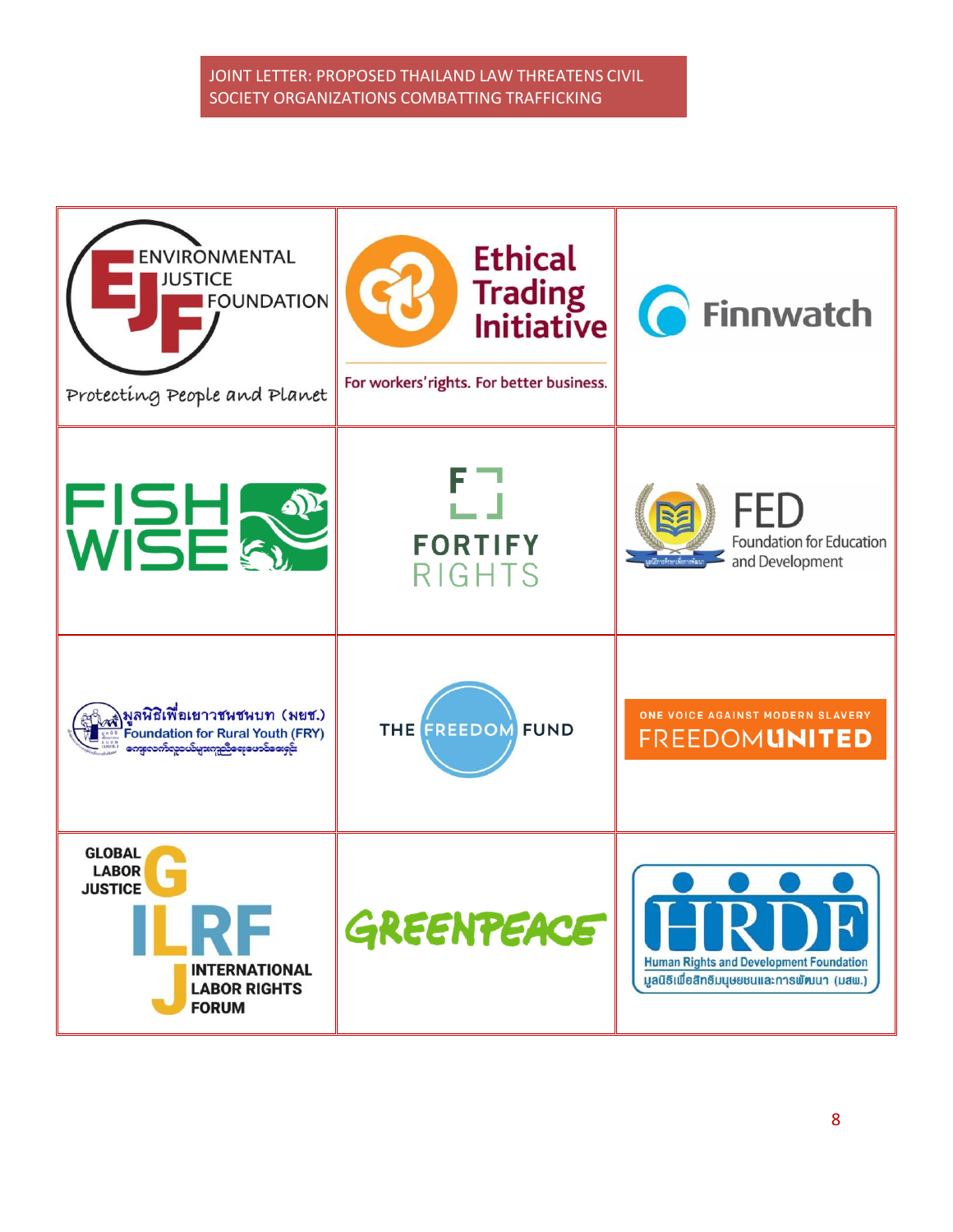